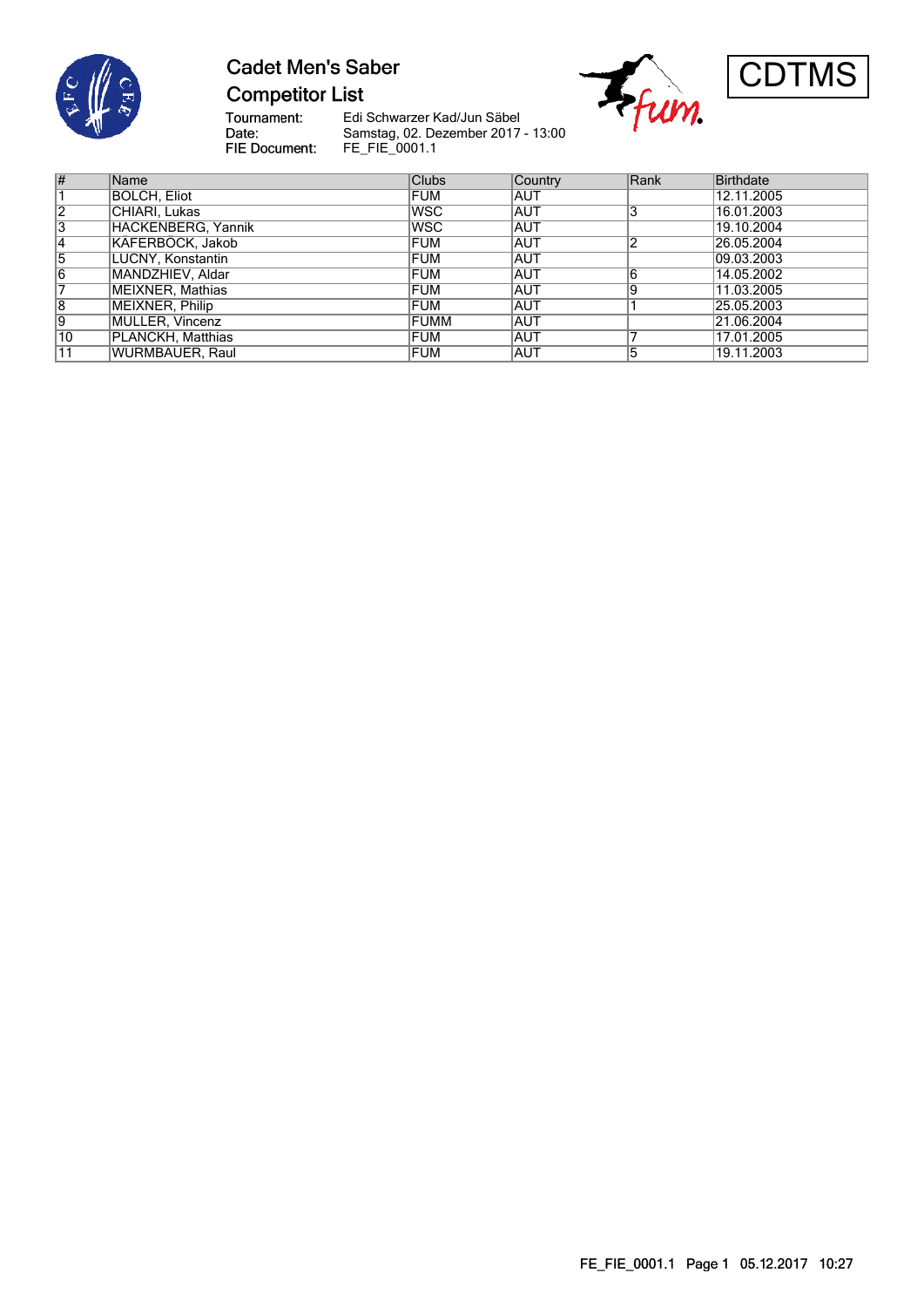

### **Cadet Men's Saber** Seeding for Round #1 - Pool

Tournament:<br>Date: FIE Document:

Edi Schwarzer Kad/Jun Säbel Samstag, 02. Dezember 2017 - 13:00 FE\_FIE\_0001.2





| Seed | Name               | Club       | Country    | Rank | Notes |
|------|--------------------|------------|------------|------|-------|
|      | MEIXNER, Philip    | <b>FUM</b> | AUT        |      |       |
| 12   | KÄFERBÖCK, Jakob   | <b>FUM</b> | <b>AUT</b> |      |       |
| 3    | CHIARI, Lukas      | <b>WSC</b> | <b>AUT</b> | 3    |       |
| 4    | WURMBAUER, Raul    | <b>FUM</b> | AUT        | 5    |       |
| 5    | MANDZHIEV, Aldar   | <b>FUM</b> | <b>AUT</b> | 6    |       |
| 6    | PLANCKH, Matthias  | <b>FUM</b> | <b>AUT</b> |      |       |
|      | MEIXNER, Mathias   | <b>FUM</b> | <b>AUT</b> | 9    |       |
| 8    | HACKENBERG, Yannik | lwsc       | <b>AUT</b> |      |       |
| Ι9   | BOLCH. Eliot       | FUM        | <b>AUT</b> |      |       |
| 10   | MÜLLER, Vincenz    | FUMM       | <b>AUT</b> |      |       |
| 11   | LUCNY, Konstantin  | <b>FUM</b> | <b>AUT</b> |      |       |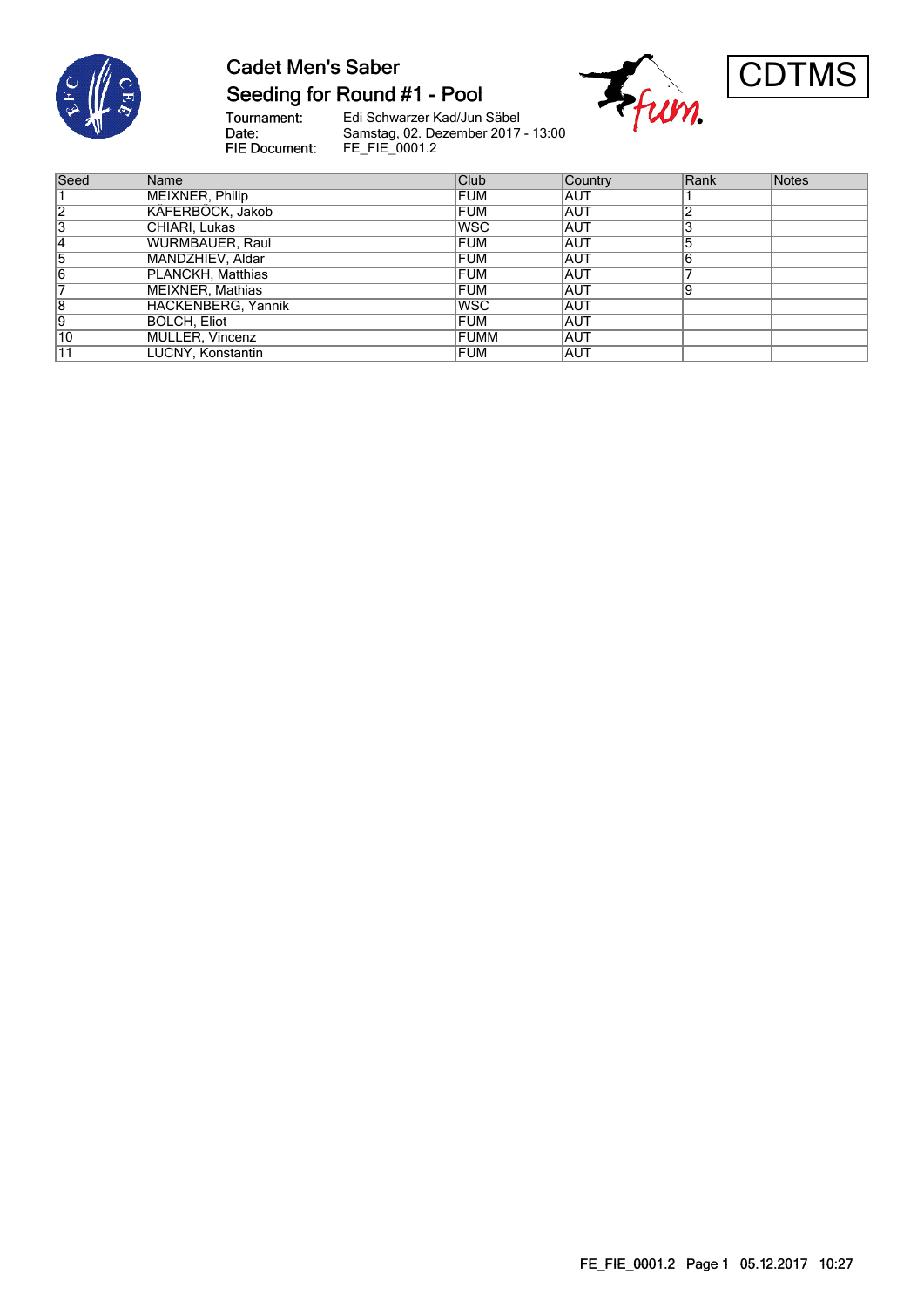

#### **Cadet Men's Saber** Round #1 Pool Results





Tournament: Edi Schwarzer Kad/Jun Säbel Date: Samstag, 02. Dezember 2017 - 13:00 FIE Document: FE\_FIE\_0007

|                         | Referee(s):<br>BEREUTER, Roman (FUMM / AUT) |                |                   |                |                |                |                |                |                |                |                |                 |                     |             |      |           |     |            |
|-------------------------|---------------------------------------------|----------------|-------------------|----------------|----------------|----------------|----------------|----------------|----------------|----------------|----------------|-----------------|---------------------|-------------|------|-----------|-----|------------|
| <b>IName</b>            | <b>Affiliation</b>                          | #              | 1                 | 2              | 3              | 4              | 5              | 6              | 7              | 8              | 9              | 10 <sub>1</sub> | 11                  | $\vee$      | V/M  | <b>TS</b> | TR. | <b>Ind</b> |
| CHIARI, Lukas           | WSC / AUT                                   | $\mathbf{1}$   |                   | D <sub>2</sub> | V5             |                | D0 V5          | V <sub>5</sub> | V <sub>5</sub> | V <sub>5</sub> | D1             | V <sub>5</sub>  | V5                  | 7           | 0,70 | 38        | 24  | 14         |
| KÄFERBÖCK, Jakob        | FUM / AUT                                   | $\overline{2}$ | V <sub>5</sub>    |                | V5             | V <sub>5</sub> | V <sub>5</sub> | V <sub>5</sub> | V <sub>5</sub> | V <sub>5</sub> | V5             | V <sub>5</sub>  | V5                  | 10          | 1,00 | 50        | 21  | 29         |
| HACKENBERG, Yannik      | WSC / AUT                                   |                | 3 D1              | D1             |                | V <sub>5</sub> | V <sub>5</sub> | V <sub>5</sub> | D <sub>2</sub> | V <sub>5</sub> | D2             |                 | $V5$ D4             | 5           | 0,50 | 35        | 34  | 1          |
| MÜLLER, Vincenz         | FUMM / AUT                                  | 4              | V5                | D <sub>2</sub> | D <sub>3</sub> |                | V <sub>5</sub> | V5             | V5             | V <sub>5</sub> | V5             | V <sub>5</sub>  | V5                  | 8           | 0,80 | 45        | 18  | 27         |
| LUCNY, Konstantin       | FUM / AUT                                   |                | 5 D <sub>3</sub>  | D1             | D <sub>1</sub> | D <sub>3</sub> |                | V <sub>5</sub> | D <sub>2</sub> | V <sub>5</sub> | D1             | V <sub>5</sub>  | V5                  | 4           | 0,40 | 31        | 35  | $-4$       |
| <b>MEIXNER, Mathias</b> | FUM / AUT                                   |                | 6 D1              | D4             | D0             |                | $D0$ D4        |                | D1             | V <sub>5</sub> |                | D0 V5 D2        |                     | 2           | 0,20 | 22        | 44  | $-22$      |
| MANDZHIEV, Aldar        | FUM / AUT                                   |                | 7 D4              | D1             | V <sub>5</sub> |                | $D1$ V5        | V <sub>5</sub> |                | V5             | D2             | V <sub>5</sub>  | V <sub>5</sub>      | 6           | 0,60 | 38        | 27  | 11         |
| <b>BOLCH, Eliot</b>     | FUM / AUT                                   |                | 8 D <sub>0</sub>  | D1             | D1             | D1             | <b>DO D2</b>   |                | D1             |                | D <sub>0</sub> |                 | $D0$ D <sub>0</sub> | $\mathbf 0$ | 0,00 | 6         | 50  | $-44$      |
| MEIXNER, Philip         | FUM / AUT                                   | 9              | V5                | D4             | V <sub>5</sub> |                | D3 V5          | V5             | V5             | V5             |                | V <sub>5</sub>  | V <sub>5</sub>      | 8           | 0,80 | 47        | 18  | 29         |
| PLANCKH, Matthias       | FUM / AUT                                   |                | 10 D <sub>0</sub> | D <sub>2</sub> | D4             | D <sub>0</sub> | D <sub>0</sub> | D2             | D1             | V5             | D1             |                 | D <sub>2</sub>      | 1           | 0,10 | 17        | 45  | $-28$      |
| WURMBAUER, Raul         | FUM / AUT                                   |                | 11 D <sub>0</sub> | D <sub>3</sub> | V5.            |                | D0 D1 V5       |                | D <sub>0</sub> | V5             | D <sub>1</sub> | V <sub>5</sub>  |                     | 4           | 0,40 | 25        | 38  | $-13$      |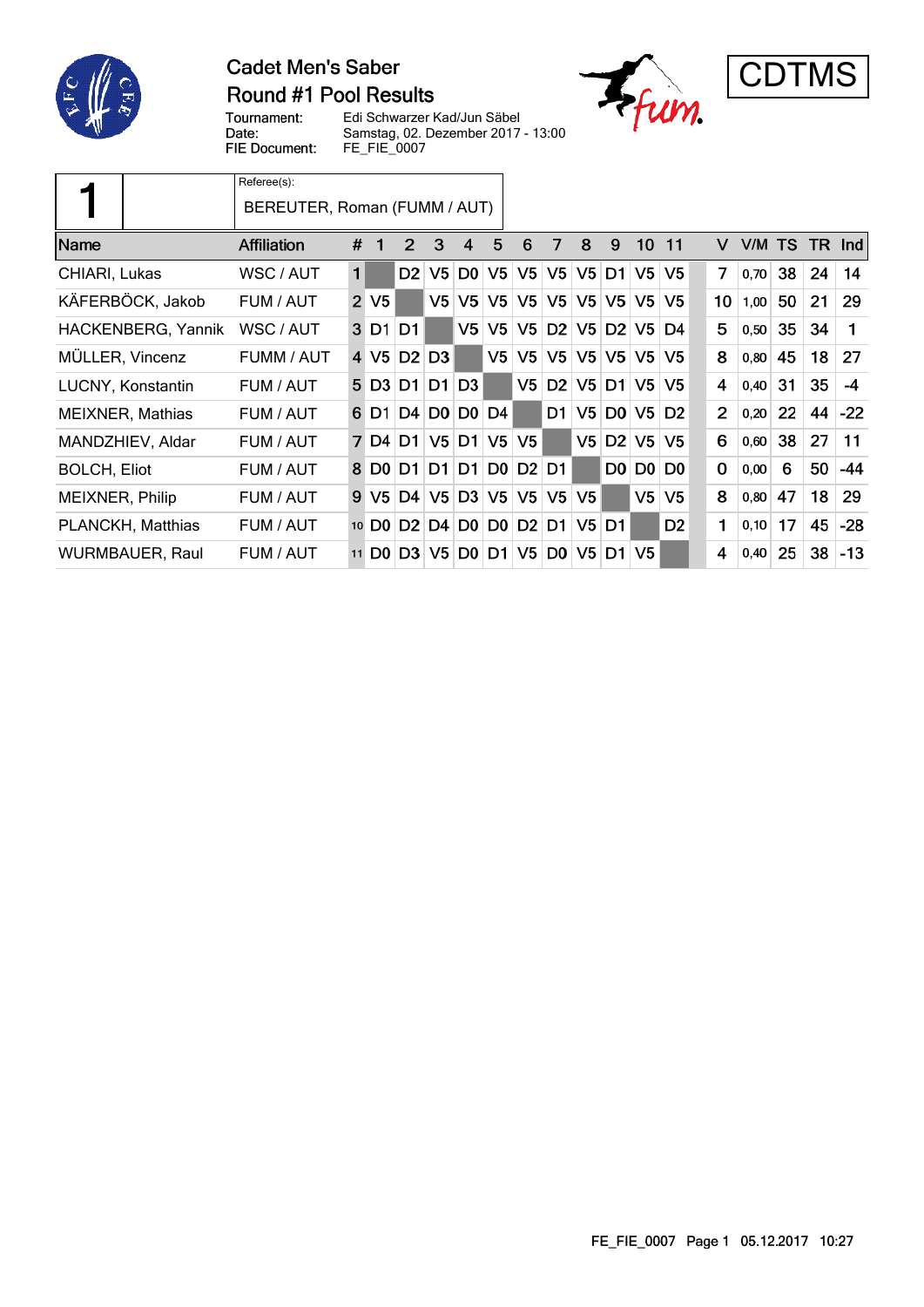

### **Cadet Men's Saber** Seeding for Round #2 - Pool

Tournament:<br>Date: FIE Document:

Edi Schwarzer Kad/Jun Säbel Samstag, 02. Dezember 2017 - 13:00 FE\_FIE\_0008





| Seed | Name               | <b>Club</b> | Country    |    | V/M            | <b>TS</b>       | <sup>'</sup> TR | l <sub>Ind</sub> | Notes    |
|------|--------------------|-------------|------------|----|----------------|-----------------|-----------------|------------------|----------|
|      | KÄFERBÖCK, Jakob   | <b>FUM</b>  | <b>AUT</b> | 10 | 1,00           | 50              | 21              | $+29$            | Advanced |
|      | MEIXNER, Philip    | <b>FUM</b>  | <b>AUT</b> | 8  | 0.80           | 47              | 18              | $+29$            | Advanced |
| 3    | MÜLLER, Vincenz    | <b>FUMM</b> | <b>AUT</b> | 8  | 0.80           | 145             | 18              | $+27$            | Advanced |
| 14   | CHIARI, Lukas      | <b>IWSC</b> | <b>AUT</b> |    | 0.70           | $\overline{38}$ | 24              | $+14$            | Advanced |
| 15   | MANDZHIEV, Aldar   | <b>FUM</b>  | <b>AUT</b> | 6  | 0.60           | 38              | 27              | $+11$            | Advanced |
| 6    | HACKENBERG, Yannik | lwsc        | <b>AUT</b> | b  | 0.50           | 35              | 34              | ∣+1              | Advanced |
|      | LUCNY, Konstantin  | <b>FUM</b>  | <b>AUT</b> | 4  | $ 0,40\rangle$ | $\overline{31}$ | 35              | $-4$             | Advanced |
| 8    | WURMBAUER, Raul    | <b>FUM</b>  | <b>AUT</b> | 4  | $ 0,40\rangle$ | $\overline{25}$ | 38              | $-13$            | Advanced |
| Ι9   | MEIXNER, Mathias   | <b>FUM</b>  | <b>AUT</b> |    | 0,20           | 22              | 44              | $-22$            | Advanced |
| 10   | PLANCKH, Matthias  | <b>FUM</b>  | <b>AUT</b> |    | 0.10           | 17              | 145             | $-28$            | Advanced |
|      | BOLCH, Eliot       | <b>FUM</b>  | <b>AUT</b> |    | 0.00           | 6               | 50              | -44              | Advanced |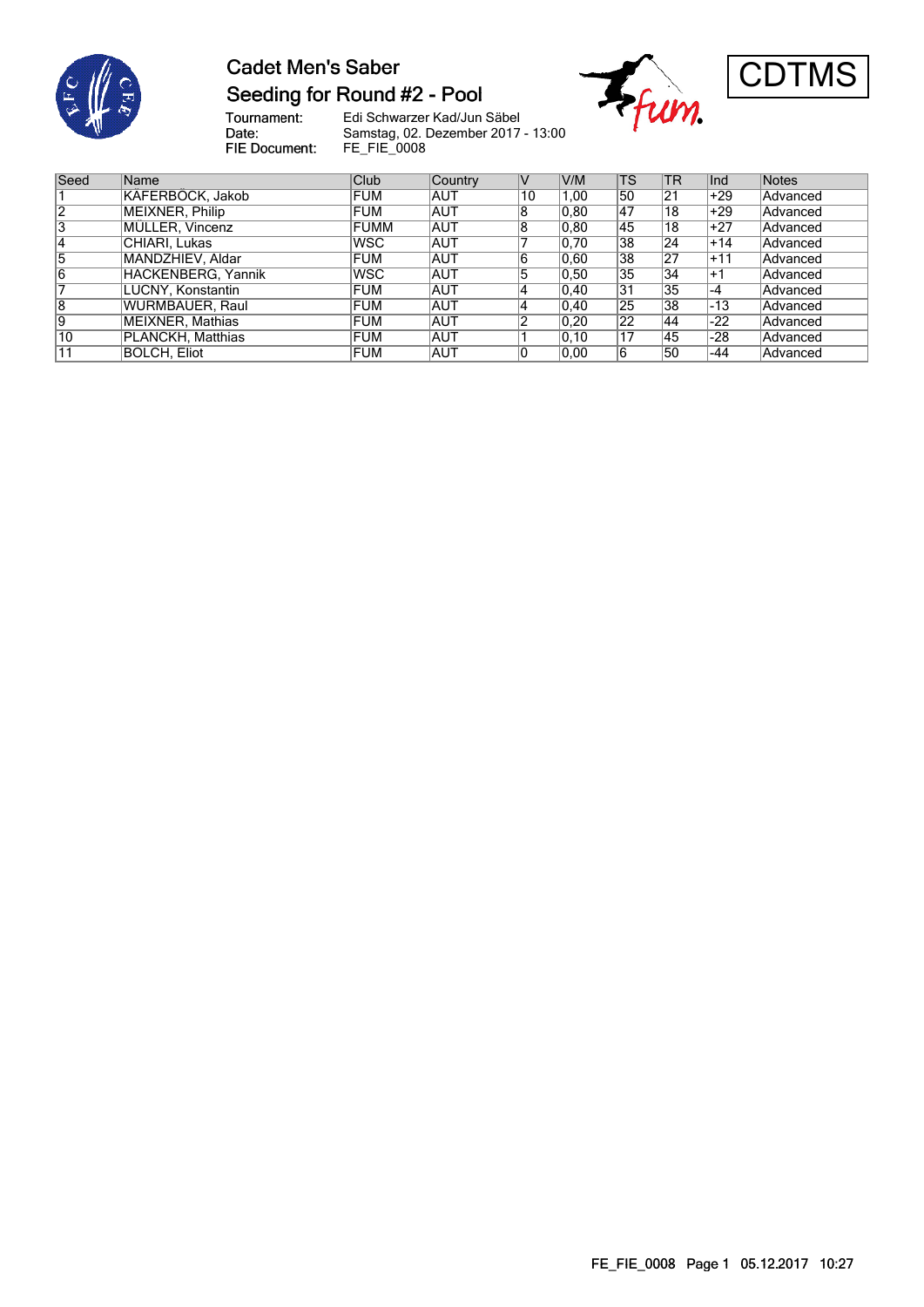

## **Cadet Men's Saber Round #2 Pool Results**





Tournament: Edi Schwarzer Kad/Jun Säbel Date: Samstag, 02. Dezember 2017 - 13:00 FIE Document: FE\_FIE\_0007

|                         | Referee(s):<br>BEREUTER, Roman (FUMM / AUT) |              |                |                |                |                |                |                |                 |    |    |          |
|-------------------------|---------------------------------------------|--------------|----------------|----------------|----------------|----------------|----------------|----------------|-----------------|----|----|----------|
| Name                    | <b>Affiliation</b>                          | #            |                | 2              | 3              | 4              | 5              | v              | $V/M$ TS TR Ind |    |    |          |
| MANDZHIEV, Aldar        | FUM / AUT                                   |              |                | V5             | V5             | V5             | D <sub>2</sub> | 3              | 0.75            | 17 | 13 | -4       |
| CHIARI, Lukas           | WSC / AUT                                   | $\mathbf{2}$ | D4             |                | V5             | V5             | D <sub>2</sub> | $\overline{2}$ | 0,50            | 16 | 11 | -5       |
| <b>WURMBAUER, Raul</b>  | FUM / AUT                                   | 3            | D <sub>2</sub> | D <sub>1</sub> |                | V <sub>5</sub> | V5             | $\overline{2}$ | 0,50            | 13 | 13 | $\Omega$ |
| <b>MEIXNER, Mathias</b> | FUM / AUT                                   | 4            | D <sub>2</sub> | D <sub>0</sub> | D <sub>0</sub> |                | D <sub>2</sub> | $\mathbf 0$    | 0,00            | 4  | 20 | $-16$    |
| KÄFERBÖCK, Jakob        | FUM / AUT                                   | 5            | V5             | V5             | D <sub>3</sub> | V <sub>5</sub> |                | 3              | 0,75            | 18 | 11 |          |

| $\mathbf{\Omega}$   | Referee(s):<br>BEREUTER, Roman (FUMM / AUT) |                |                |                |                |                |                |                |                |           |    |    |            |
|---------------------|---------------------------------------------|----------------|----------------|----------------|----------------|----------------|----------------|----------------|----------------|-----------|----|----|------------|
| Name                | <b>Affiliation</b>                          | #              |                | $\overline{2}$ | 3              | $\overline{4}$ | 5              | 6              | v              | V/M TS TR |    |    | <b>Ind</b> |
| PLANCKH, Matthias   | FUM / AUT                                   | 1              |                | V5             | D <sub>0</sub> | D <sub>0</sub> | D <sub>2</sub> | D <sub>1</sub> | 1              | 0,20      | 8  | 23 | $-15$      |
| <b>BOLCH, Eliot</b> | FUM / AUT                                   | $\overline{2}$ | D <sub>3</sub> |                | D <sub>0</sub> | D <sub>0</sub> | D <sub>2</sub> | D <sub>4</sub> | $\mathbf 0$    | 0,00      | 9  | 25 | $-16$      |
| MEIXNER, Philip     | FUM / AUT                                   | 3              | V5             | V5             |                | V <sub>5</sub> | V <sub>5</sub> | V <sub>5</sub> | 5              | 1,00      | 25 | 8  | 17         |
| LUCNY, Konstantin   | FUM / AUT                                   | 4              | V5             | V5             | D <sub>3</sub> |                | D <sub>2</sub> | V5             | 3              | 0,60      | 20 | 11 | 9          |
| MÜLLER, Vincenz     | FUMM / AUT                                  | 5              | V5             | V5             | D <sub>3</sub> | V <sub>5</sub> |                | V <sub>5</sub> | 4              | 0,80      | 23 | 13 | 10         |
| HACKENBERG, Yannik  | WSC / AUT                                   | 6              | V5             | V5             | D <sub>2</sub> | D1             | D <sub>2</sub> |                | $\overline{2}$ | 0,40      | 15 | 20 | -5         |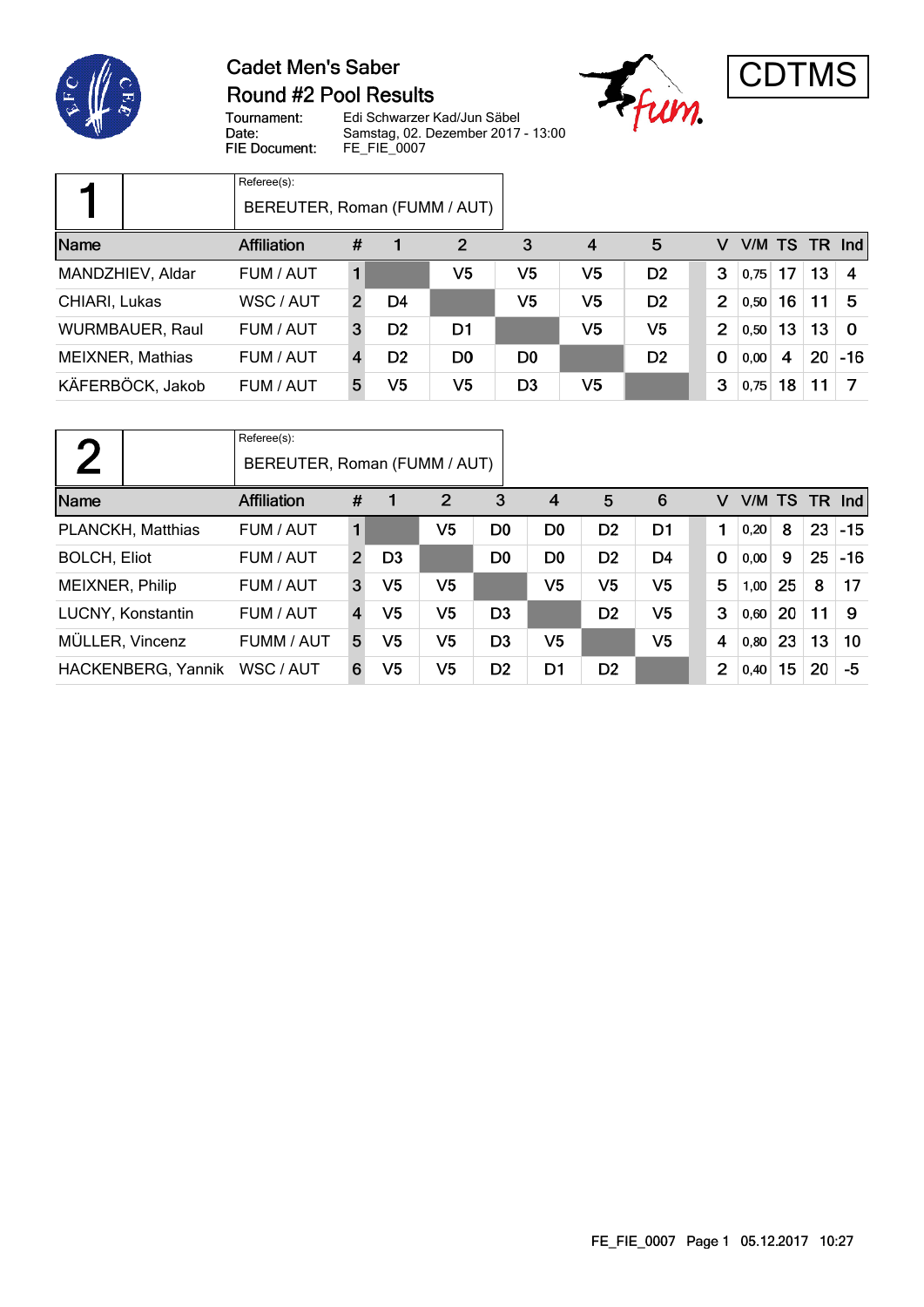

#### **Cadet Men's Saber** Seeding for Round #3 - DE





Tournament:<br>Date: Edi Schwarzer Kad/Jun Säbel Samstag, 02. Dezember 2017 - 13:00 FIE Document: FE\_FIE\_0008

| Seed | <b>Name</b>            | <b>Club</b> | Country    |    | V/M            | <b>TS</b> | <b>TR</b> | Ind   | Notes           |
|------|------------------------|-------------|------------|----|----------------|-----------|-----------|-------|-----------------|
|      | KÄFERBÖCK, Jakob       | FUM         | IAUT       | 13 | $ 0.93\rangle$ | 68        | 32        | +36   | <b>Advanced</b> |
| 2    | MEIXNER, Philip        | <b>FUM</b>  | <b>AUT</b> | 13 | 0.87           | 72        | 26        | +46   | Advanced        |
| 3    | MÜLLER, Vincenz        | <b>FUMM</b> | <b>AUT</b> | 12 | 0.80           | 68        | 31        | $+37$ | Advanced        |
| 14   | CHIARI. Lukas          | <b>WSC</b>  | <b>AUT</b> | 19 | 0.64           | 54        | 35        | $+19$ | Advanced        |
| 5    | MANDZHIEV, Aldar       | <b>FUM</b>  | IAUT       | 19 | 0.64           | 55        | 40        | $+15$ | Advanced        |
| 16   | LUCNY, Konstantin      | <b>FUM</b>  | <b>AUT</b> |    | 0.47           | 51        | 46        | l+5   | Advanced        |
|      | HACKENBERG, Yannik     | <b>WSC</b>  | <b>AUT</b> |    | 0.47           | 50        | 54        | $-4$  | Advanced        |
| 8    | <b>WURMBAUER, Raul</b> | <b>FUM</b>  | IAUT       | lb | 0.43           | 38        | 51        | $-13$ | Advanced        |
| Ι9   | MEIXNER, Mathias       | FUM         | IAUT       |    | 0, 14          | 26        | 64        | -38   | Eliminated      |
| 10   | PLANCKH, Matthias      | <b>FUM</b>  | <b>AUT</b> |    | 0,13           | 25        | 68        | -43   | Eliminated      |
|      | <b>BOLCH. Eliot</b>    | <b>FUM</b>  | IAUT       |    | 0.00           | 15        | 75        | -60   | Eliminated      |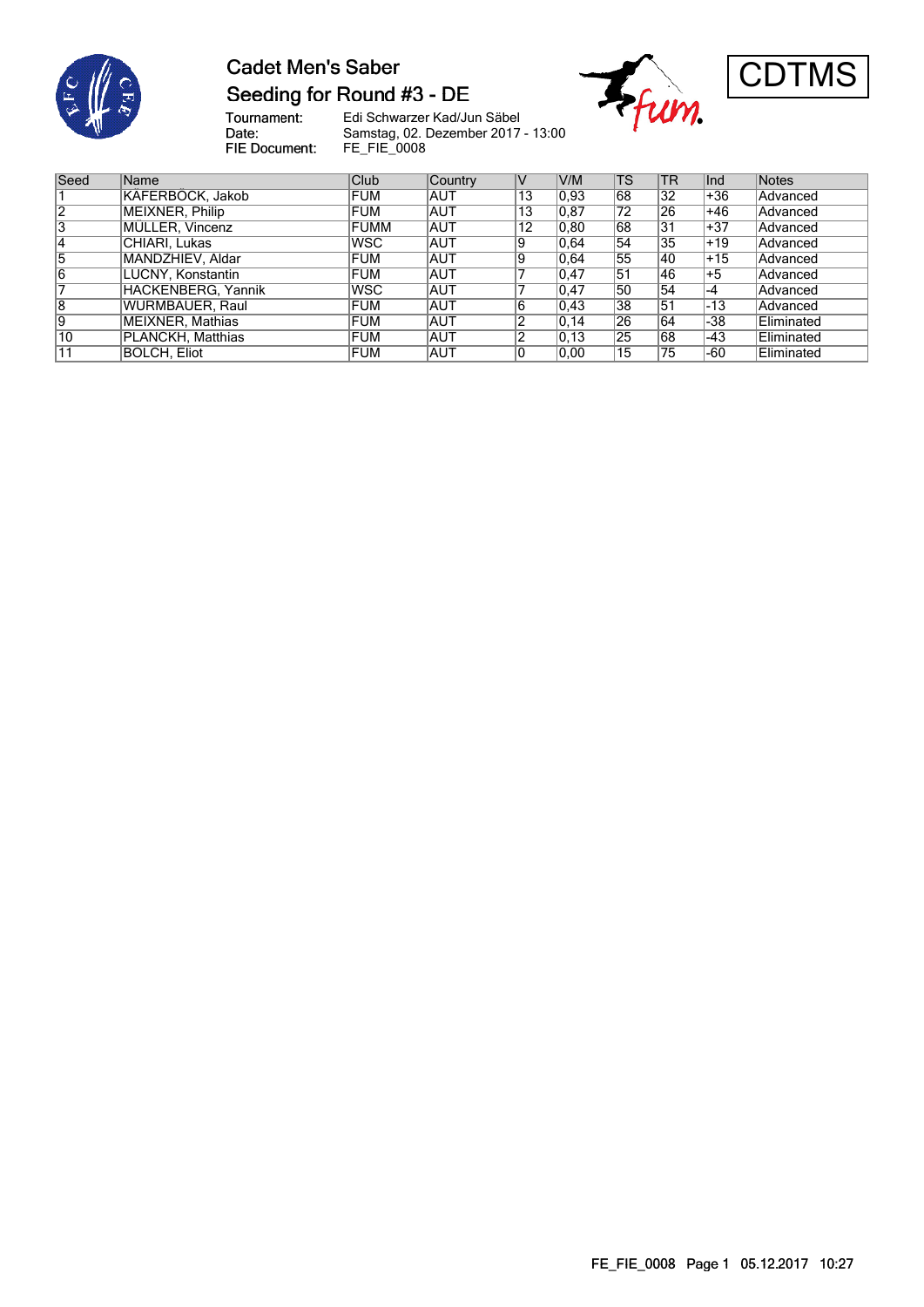#### Cadet Men's Saber - Round #3 - DE (Table of 8)

|                                                                       | Cadet Men's Saber - Round #3 - DE (Table of 8)                              |                                       |                                        | <b>CDTMS</b> |
|-----------------------------------------------------------------------|-----------------------------------------------------------------------------|---------------------------------------|----------------------------------------|--------------|
| Table of 8                                                            | Semi-Finals                                                                 | Finals                                |                                        |              |
| (1) KÄFERBÖCK, Jakob<br>FUM / AUT<br>(8) WURMBAUER, Raul<br>FUM / AUT | (1) KÄFERBÖCK, Jakob<br>15 - 7<br>Ref: BEREUTER, Roman (AUT)                | (1) CHIARI, Lukas                     |                                        |              |
| (5) MANDZHIEV, Aldar<br>FUM / AUT<br>(4) CHIARI, Lukas<br>WSC / AUT   | (4) CHIARI, Lukas<br>$\overline{a}$<br>15 - 4<br>Ref: BEREUTER, Roman (AUT) | 15 - 13<br>Ref: BEREUTER, Roman (AUT) | ) MÜLLER, Vincenz                      |              |
| (3) MÜLLER, Vincenz<br>FUMM / AUT                                     | $(3)$ MÜLLER, Vincenz<br>3<br>$15 - 8$                                      |                                       | $15 - 8$<br>Ref: BEREUTER, Roman (AUT) |              |
| (6) LUCNY, Konstantin<br>FUM / AUT                                    | Ref: OPRZEDEK, Maximilian (AUT)                                             | (2) MÜLLER, Vincenz<br>$\overline{2}$ |                                        |              |
| (7) HACKENBERG, Yannik<br>WSC / AUT                                   | (2) MEIXNER, Philip<br>4                                                    | 15 - 14<br>Ref: BEREUTER, Roman (AUT) |                                        |              |
| (2) MEIXNER, Philip<br>FUM / AUT                                      | $15 - 11$<br>Ref: OPRZEDEK, Maximilian (AUT)                                |                                       |                                        |              |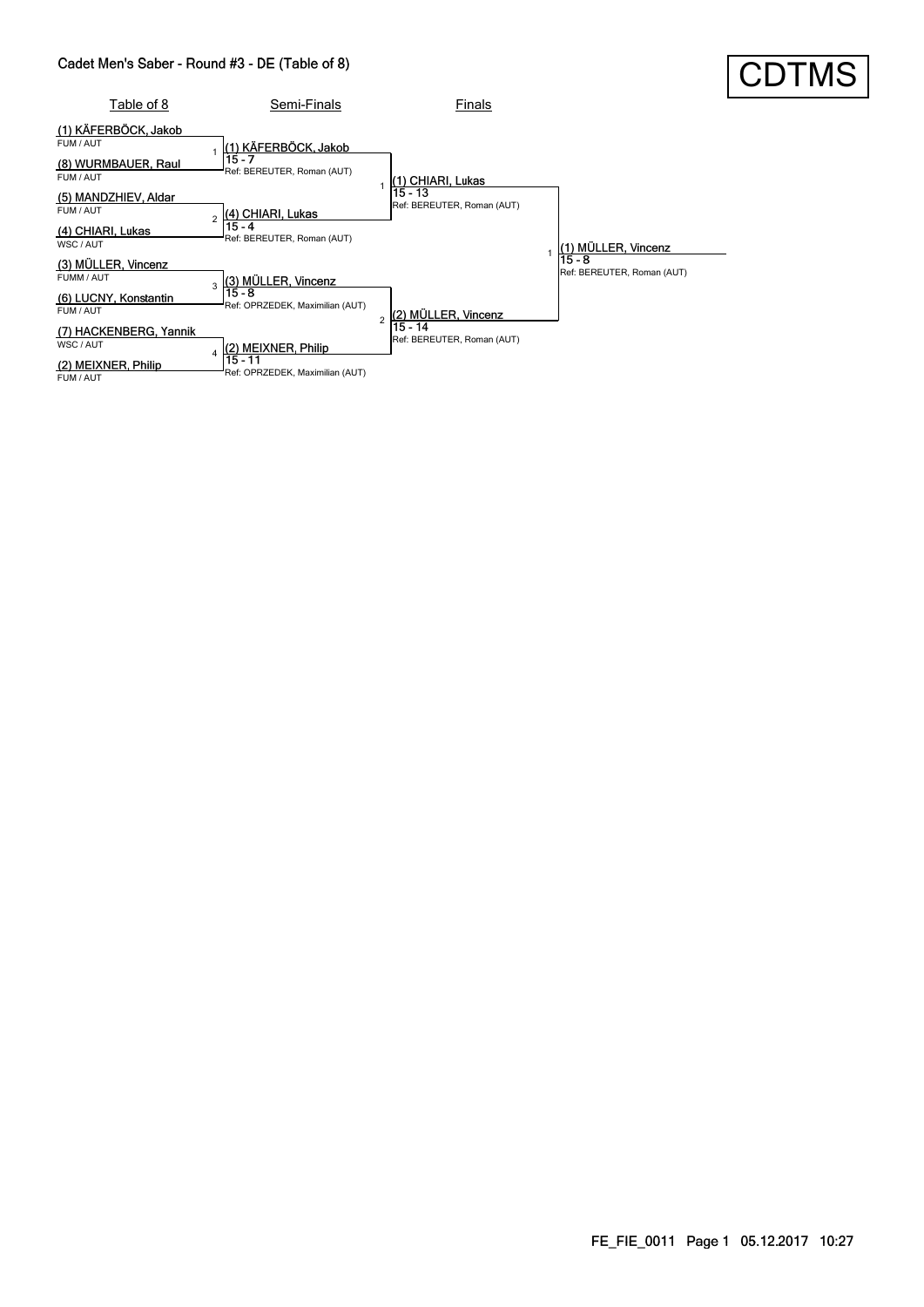

# **Cadet Men's Saber**

**Final Ranking** 

Tournament:<br>Date: FIE Document:

Edi Schwarzer Kad/Jun Säbel Samstag, 02. Dezember 2017 - 13:00 FE\_FIE\_0012





| Place           | Name               | Country    | <b>Birthdate</b> |
|-----------------|--------------------|------------|------------------|
|                 | MÜLLER, Vincenz    | IAUT       | 21.06.2004       |
| 12              | CHIARI. Lukas      | IAUT       | 16.01.2003       |
| $\overline{3T}$ | KÄFERBÖCK, Jakob   | IAUT       | 26.05.2004       |
| $\overline{3}$  | MEIXNER, Philip    | <b>AUT</b> | 25.05.2003       |
| 5               | MANDZHIEV, Aldar   | IAUT       | 14.05.2002       |
| $\overline{6}$  | LUCNY, Konstantin  | IAUT       | 109.03.2003      |
|                 | HACKENBERG. Yannik | IAUT       | 19.10.2004       |
| 18              | WURMBAUER, Raul    | IAUT       | 19.11.2003       |
| Ι9              | MEIXNER, Mathias   | IAUT       | 11.03.2005       |
| 10              | PLANCKH, Matthias  | IAUT       | 17.01.2005       |
| 11              | BOLCH. Eliot       | <b>AUT</b> | 12.11.2005       |